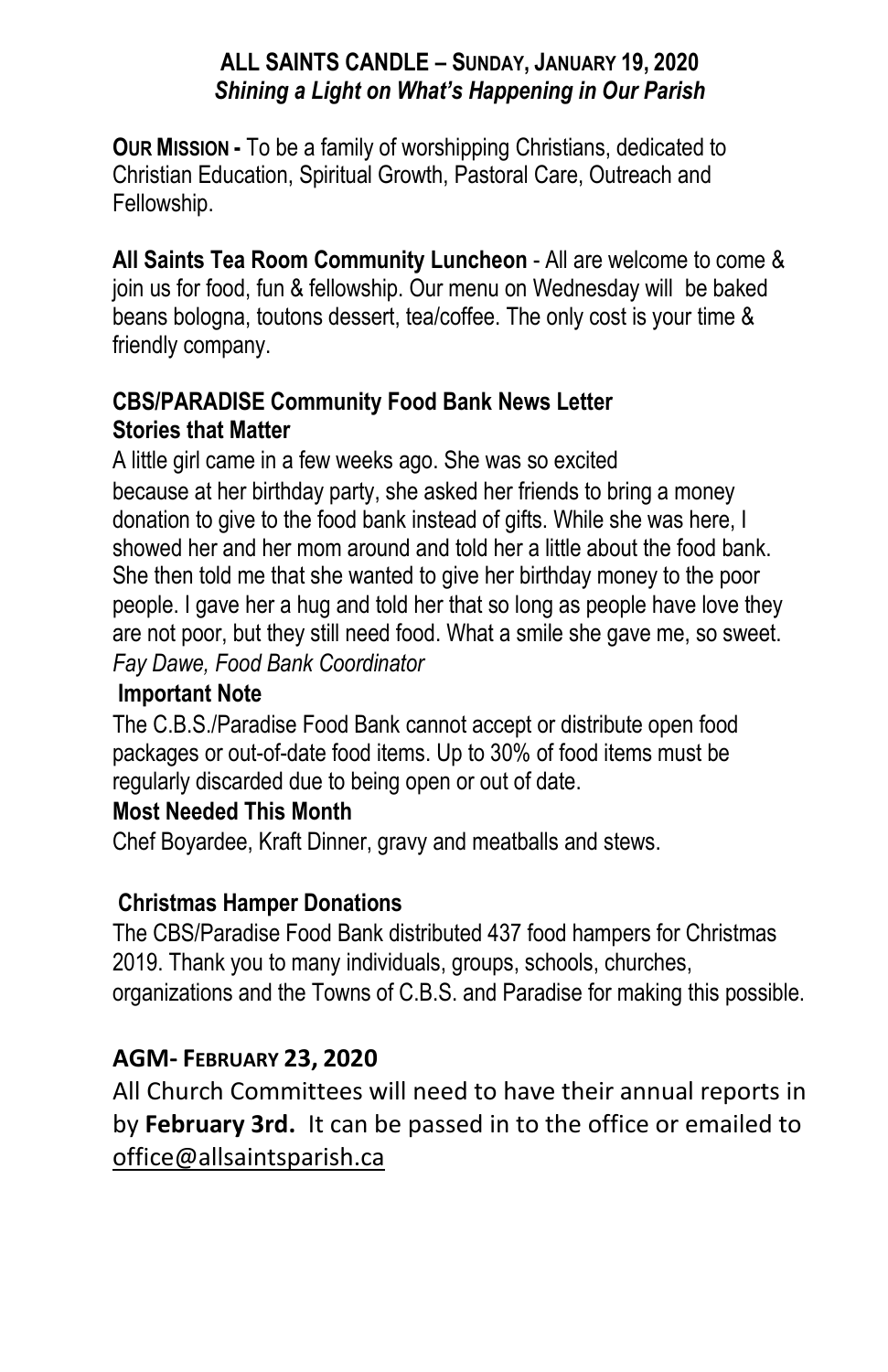**EASTERN HEALTH'S PASTORAL CARE**, Ethics & Bereavement Services Department invites people grieving the loss of a loved one to join an 8-week Bereavement Information & Support Group. There are two timeslots available. The first timeslot meets at Health Sciences Centre and begins January 23, 2020. Sessions are held Thursday afternoons from 1:30 – 3:30 p.m. The other group option meets at St. Clare's Mercy Hospital and begins February 3, 2020. Sessions are held Monday evenings from 7:00 – 9:00 p.m. For more information, or to register, please contact the Pastoral Care Office at 777-6959 or Scott Parsons at 777-7611 (Health Sciences) or Jenna King-Poirier at 777-5908 (St. Clare's).

**WAYS AND MEANS** are having a Luncheon and Card Game on Thursday, January 30<sup>th</sup>, starting at 12:30 pm. Meal will be sweet and sour pork with all the trimmings, dessert, tea and coffee, cost will be \$15.00 single. For more information call Sandra 240-2114

**GOSPEL HYMN SING** will be held on January 26th. at **8pm** instead of 7pm (For this month only) Invited guests are Bill and Derek Butt plus our house band Saints Alive. Come along and bring a friend for a fun night of Gospel Music and Fellowship. Free Will Offering at the door. For more information call Sandra 240-2114

#### **CHRISTMAS MEMORIALS**

- **Isaac & Bessie Porter, William & Bertha Porter, Edmund & Elizabeth Rideout, Baby Violet Ruth Rideout, Dawson & Lillian Clarke, Gordon & Sylvia Whitty, Graham & Shirley Jackson, & Carol Porter** by: Harvey & Marie Porter
- **Departed Brothers & Sisters** by: Ruby Lodge # 239 LOBA

#### **MEMORIAM-GENERAL FUND**

- In loving memory of **Cliff Bishop** ( remembering his death January 14, 2019 in BC) by: Mom
- In loving memory of **Samuel Bishop** (remembering his death January 24, 2016 by: wife-Julia
- In loving memory of **Judy Newhook** (remembering her birthday January 8th ) by: Alf, Stephanie, & Paula
- **Chesley Batten** (remembering his birthday January 16th) by: Sandra & Graham Taylor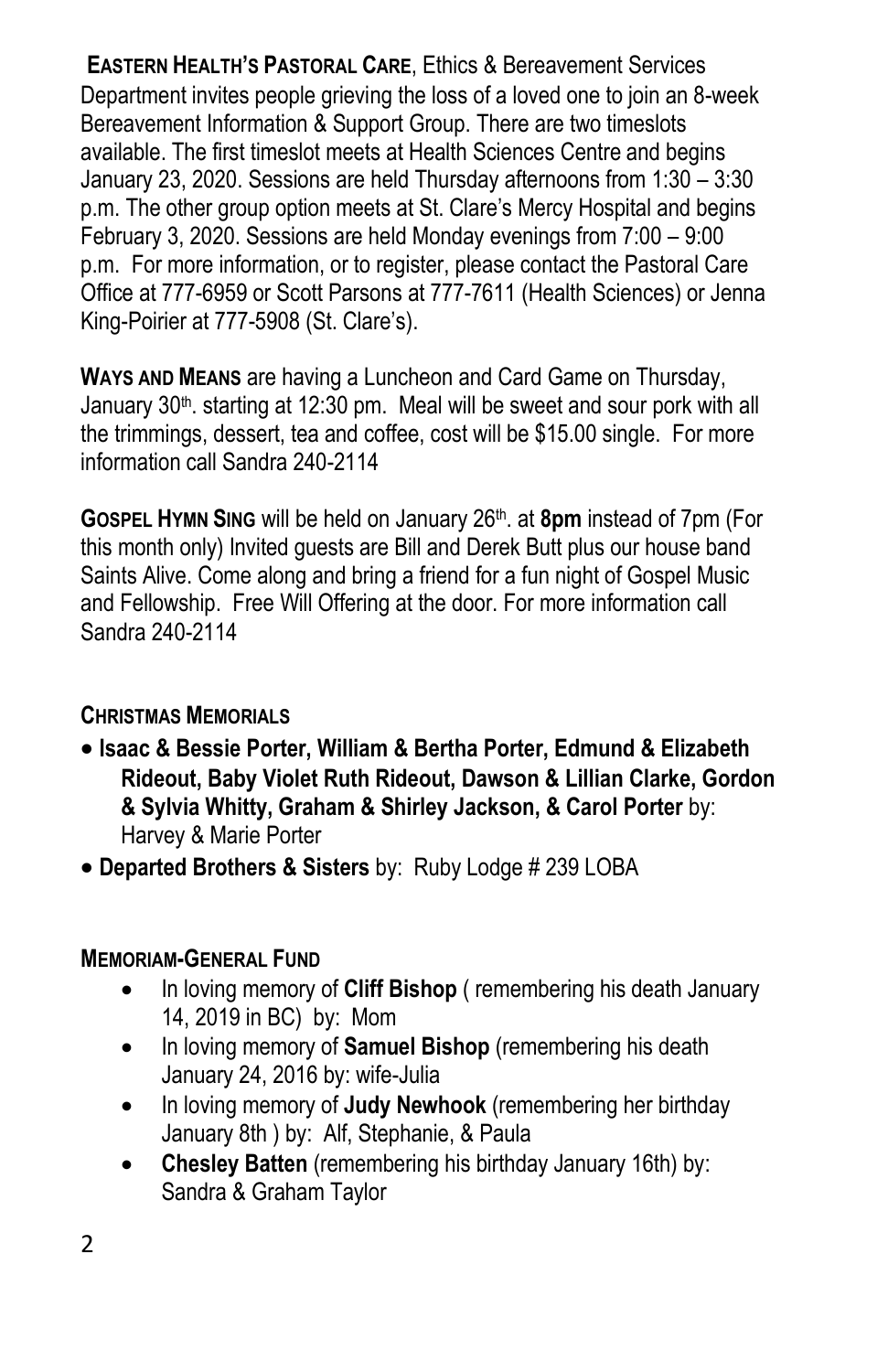## **Please join us for the launch of our**

# **Inclusive Youth Ministry Gathering**

Asperger's *Anxiety Autism ADHD* SPECIAL NEEDS Down Syndrome Learning Difference

**This gathering will be focused on:**

- **a short Bible related story**
- **a fun activity related to the story**
	- **snack time and fellowship**

**Sunday, January 26th , 2020 at 6:30 p.m. at All Saints Parish Hall, Lower Level 419 Conception Bay Highway**

**For more information please contact Joanne at joannesimfukwe@gmail.com or 682-8103**